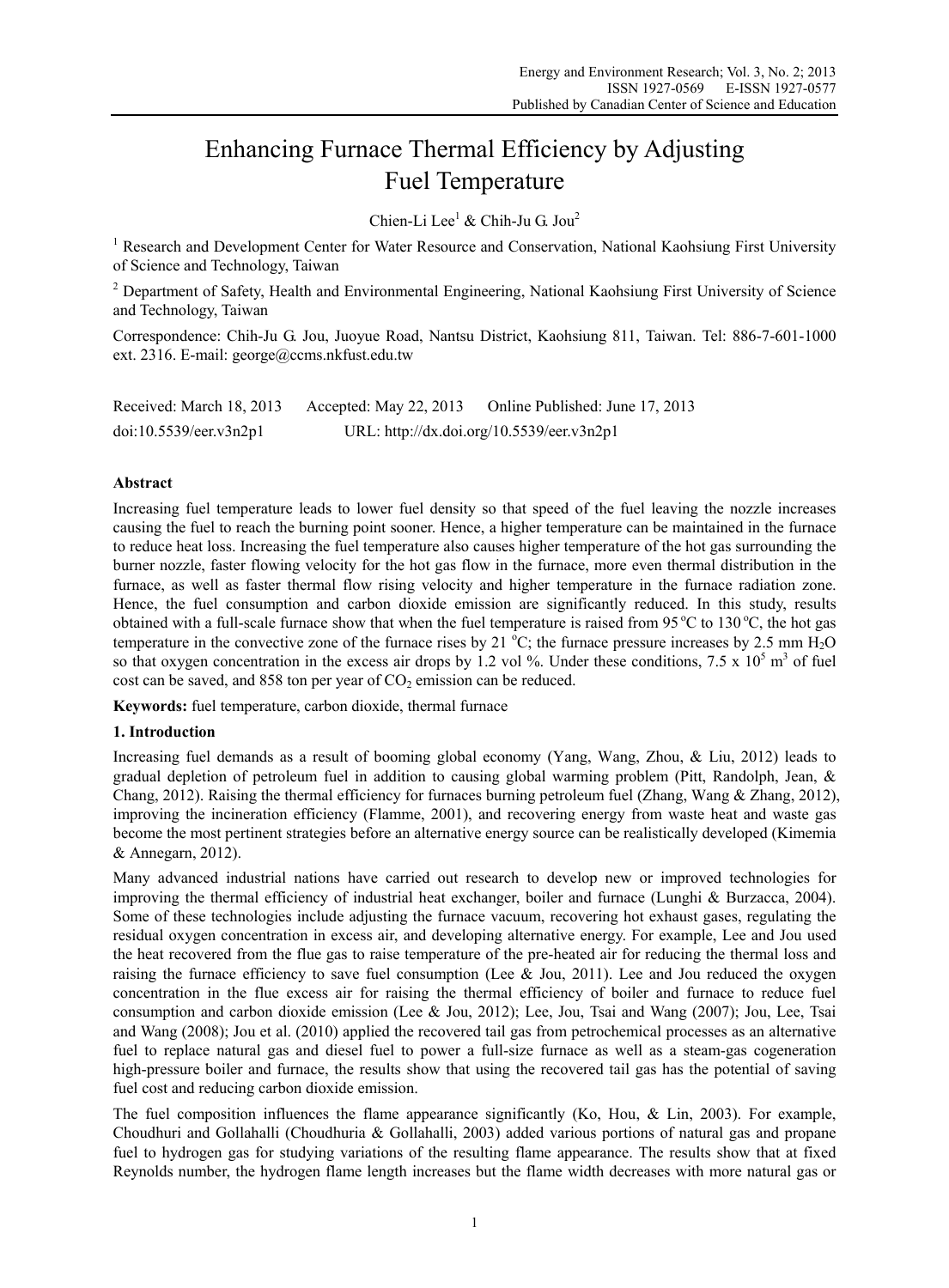propane in the fuel. Additionally, the hydrogen-propane mixture has longer flame length than the hydrogen gas fuel. The hydrogen gas flame is bright orange in color from the flame center to the far burning region with blue and slight reddish color near the front of burner tip. In contrast, the hydrogen-propane flame has the same bright organic color from the flame center to the far burning region; but it is slightly shorter with reddish color near the front of the burner tip. The change in flame appearance is caused by higher C/H ratio in propane that leads to the formation of ashy smoke to result in more flame formation and oxidation.

There is little information published in literature concerning the influence of fuel oil temperature on the overall furnace thermal efficiency. In this study, the PSA (Pressure swing adsorption) method is used to recover hydrogen gas from the tail gas emitted from the hydrogen producing process. The recovered hydrogen gas is reused as a fuel additive to power a full-scale distillation unit furnace for studying on-site the influence of fuel temperature on the furnace cost-effectiveness.

## **2. Experimental Equipment and Methods**

#### *2.1 Equipment*

The experimental equipment is a set of heating furnace used in the distillation operation (Figure 1) (Petro-Chen Development Co. Inc., 1993). The furnace set consists of two identical furnaces with dimensions of 11.4 m in length, 5.0 m in width and 10.0 m in height. It is equipped with 14 burners with a total of 28 burners that have a total rated heat releasing capacity of 68.15 mm kcal/hr (LHV). Both furnaces are capable of burning fuel oil as well as mixture of gas and No. 6 fuel that contains (wt%) 86.03% C, 12.5% H, 0.5% S, 0.35%N, 0.625% O, and 0.05% ash is used. The average hydrocarbon components include (in volume) 64.2 mole%  $H_2$ , 11.1 mole% CH<sub>4</sub>, 8.4 mole%  $C_2H_6$ , 0.4 mole%  $C_2H_4$ , 6.0 mole%  $C_3H_8$ , 0.2 mole%  $C_3H_6$ , 1.5 mole% n- $C_4^+$ , 1.8 mole% i- $C_4^+$ , 0.7 mole% i-C<sub>5</sub><sup>+</sup>, 0.3 n-C<sub>5</sub><sup>+</sup>, and 0.7 mole% n-C<sub>6</sub><sup>+</sup>.



Figure 1. Schematic diagram of the furnace system

#### *2.2 Methods and Analyses*

This study was conducted by using the ACC (Automatic Combustion Control) system to operate the furnace. The temperature of the pre-heated gas prior to entering the furnace was used as a control parameter; it was maintained constant at 330 °C. During the experiment, the exit temperature of fuel gas and pre-heated gas mixture was controlled by adjusting the fuel input in response to variations of the calculated exit temperature. Fuel oil (FO) and fuel gas (FG) have different heat values; 1.3 m<sup>3</sup> of FG generate the same heat as 1 m<sup>3</sup> of FO; and the volumetric flow rate of fuel is calculated by multiplying the percentage of opening for control value by the maximum value volumetric flow rate and then by the ratio of fuel heat value.

The furnace was loaded 100% during the study period with air baffle and flue damper maintained at the same degrees of opening. The fuel temperature that was raised by the low pressure steam through a heat exchanger was gradually increased from 95 °C to 100 °C, 105 °C, 110 °C, 115 °C, 120 °C, 125 °C and ultimate to 130 °C by controlling the temperature control valve for investigating the influence of fuel temperature on the overall furnace thermal efficiency. When the system operation reaches steady-state after each adjustment of fuel temperature, duplicate operational data were recorded every minute for 4 hours and repeat the secondary. The  $O<sub>2</sub>$ concentration was continuously monitored on-line with CEMS (Continuing Emission Monitor System, E.S.A.,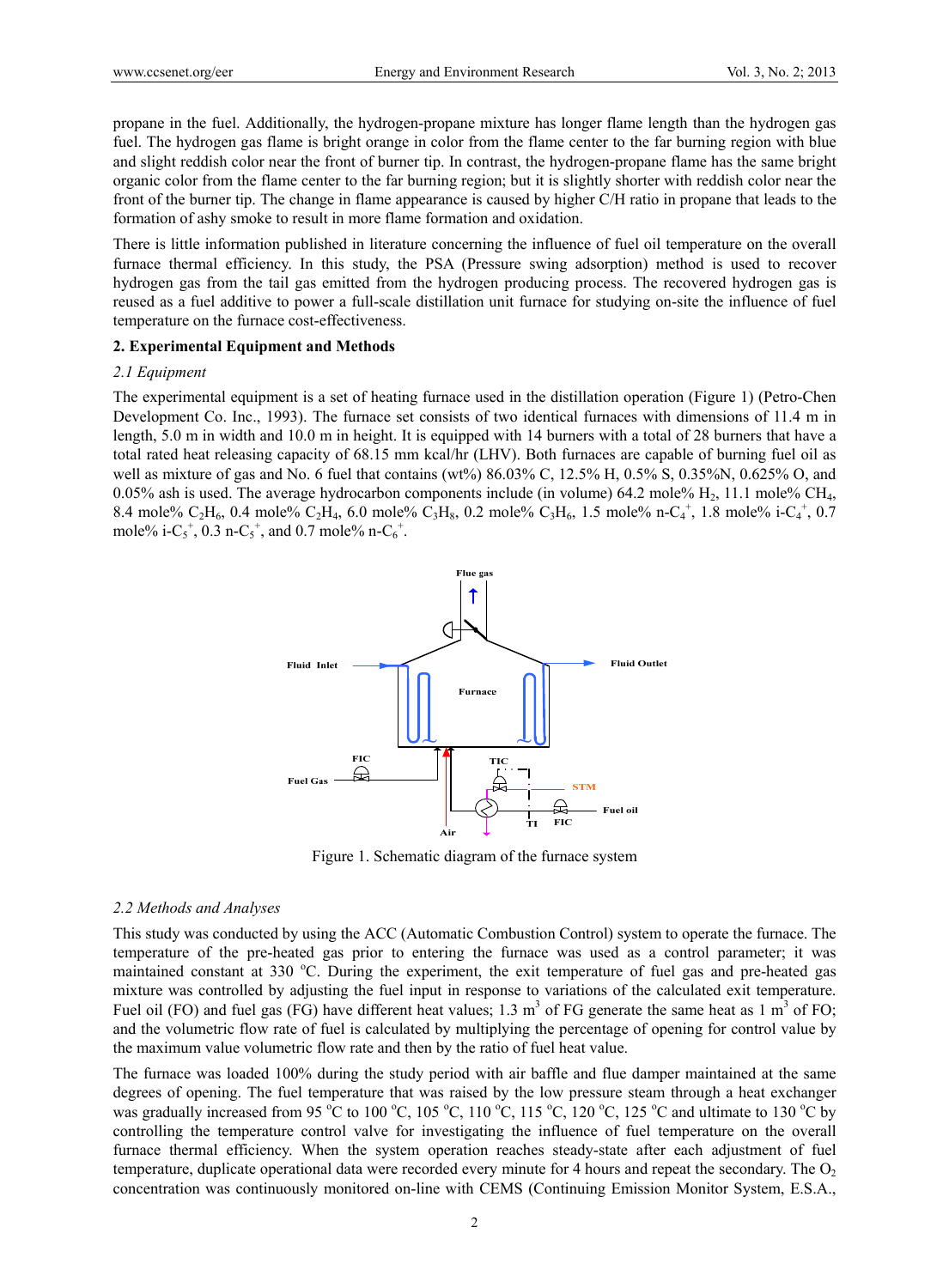MIR 900); it has 5.9% relative accuracy and 0.67 confidence coefficient with  $\pm 2$  °C temperature error. The monitoring system was calibrated every six months according to the standard procedures in NIEA A442.70C. Temperature was measured using a thermocouple (K-Type, error is 0.3% of full scale); pressure was measured using Bourdon Tube with 0.3% error of the full scale (Ashcroft Co.). The control value is a gate value (Fisher Co.) with an error of 0.3% when it opens fully.

#### **3. Results and Discussion**

#### *3.1 Relationship between the Convection Region Temperature and Furnace Vacuum*

Raising the fuel temperature causes the fuel density to decrease. If the fuel flow rate is maintained unchanged, the fuel flow velocity must be increased. The higher speed for fuel exiting the burner nozzle shortens the time for the fuel to reach the burning point so that the flame volume is reduced. This causes higher temperature and longer residence time for the hot gas flowing in the furnace so that the heat can be evenly distributed in the furnace radiation zone. The rapid rise of the thermal flow from the furnace radiation zone to the convection zone raises temperature of the furnace convection zone. Results shown in Figure 2 indicate the tendency of rising temperature in the furnace convection zone. If the fuel temperature is raised from 95  $^{\circ}$ C to 130  $^{\circ}$ C, the furnace convection zone temperature increases from  $674 \text{ °C}$  to  $695 \text{ °C}$ . On the other hand, if openings for fresh air baffle and flue gas damper unchanged when raising the fuel temperature is raised from 95  $^{\circ}$ C to 130  $^{\circ}$ C, Figure 3 shows that the furnace pressure increases from  $-6.8$  to  $-4.3$  mm  $H<sub>2</sub>O$ .



Figure 2. Relationship between fuel temperature and furnace convection zone temperature



Figure 3. Relationship between fuel temperature and furnace pressure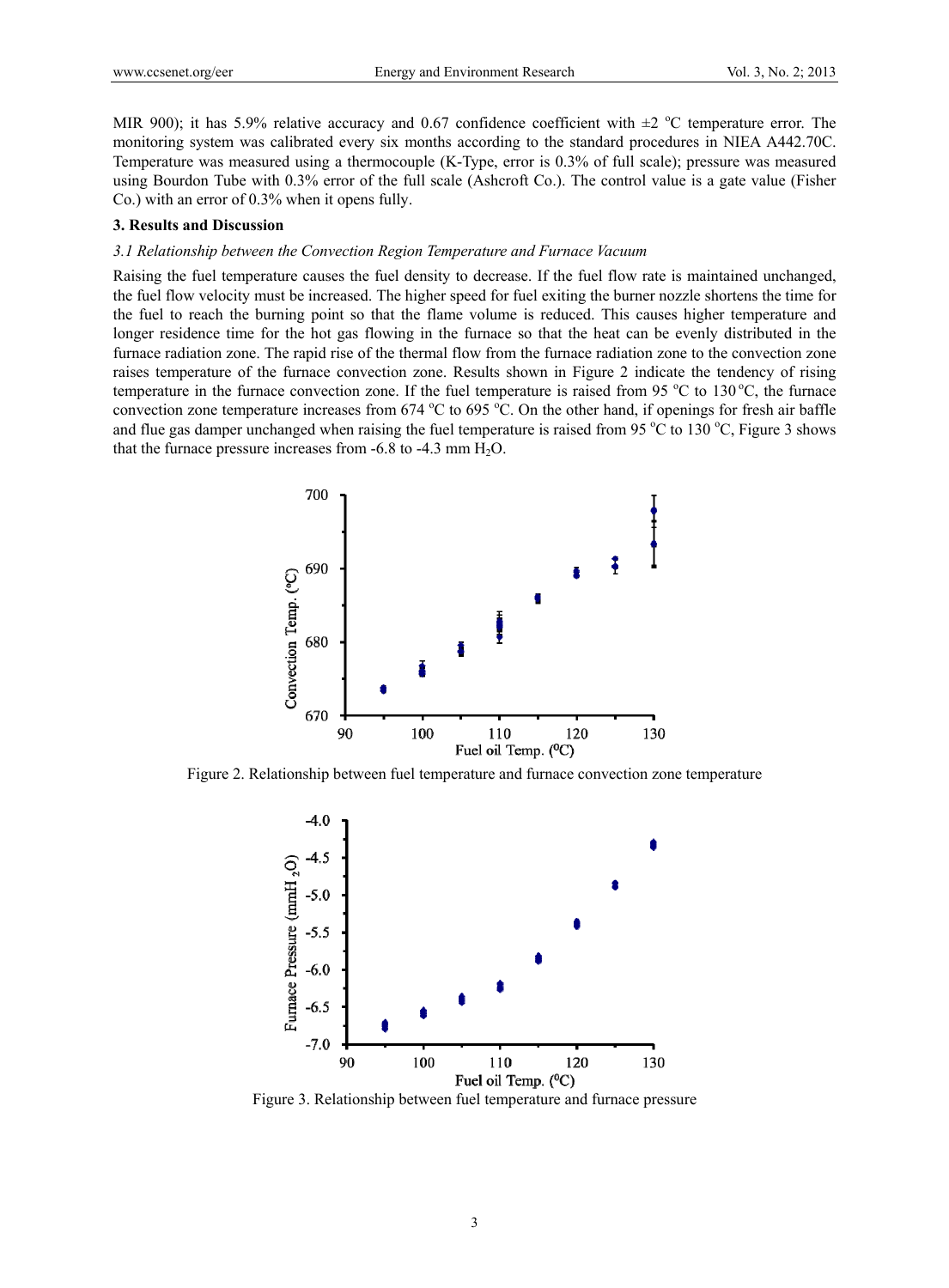## *3.2 Influence of Fuel Temperature on Oxygen Concentration in Flue Gas*

As shown in Figure 3, when the fuel temperature is raised from 95  $^{\circ}$ C to 130  $^{\circ}$ C, the furnace internal pressure increases from  $-6.8$  to  $-4.3$  mm  $H<sub>2</sub>O$ . The higher furnace pressure prolongs the residence time for the heat energy staying in the furnace radiation zone. Additionally, results shown in Figure 2 reveal that higher furnace internal pressure causes the furnace convection zone temperature to increase from 674 °C to 695 °C. Hence, when mixture of air and fuel is used, and the furnace is subject to higher temperature, the oxygen concentration in the uprising hot gas flow is lowered causing a decreasing tendency of  $O<sub>2</sub>$  concentration in the flue gas (Figure 4). The oxygen concentration in the flue gas drops from 3.2 vol % to 2.9 vol % when the fuel temperature is raised from 95 to 105 °C; it further drops to 2.6 vol % and 2.0 vol % if the fuel temperature is increased to 115 °C and  $130^{\circ}$ C, respectively.



Figure 4. Relationship between fuel temperature and oxygen concentration in the flue gas

#### *3.3 Influence of Fuel Temperature on Fuel Flow Rate*

Lower oxygen concentration in the excess air indicates higher furnace burning chamber temperature. The higher temperature causes more efficient transfer of thermal energy across the furnace metal wall to raise the conductive thermal flow across the metal furnace wall and hot fluid pipe leading to a higher furnace heat absorbance efficiency. Additionally, when the hot gas stream in the furnace has higher temperature, the time for the fuel to reach the burning point is shortened thus the furnace energy consumption can be reduced. Results shown in Figure 5 indicate that the quantity of fuel consusmed in the furnace has a decreasing tendency with increasing fuel temperature. When the fuel temperature is maintained at 95 °C, the fuel gas flow rate is 1183 m<sup>3</sup>/h. Increasing the fuel temperature to 105 °C, 115 °C, and 130 °C causes the gaseous fuel flow rate to drop to 1161  $\text{m}^3$ /h, 1145 m<sup>3</sup>/h and 1098 m<sup>3</sup>/h, respectively. Therefore, maintaining the fuel temperature at 130 °C will save 7.5  $\times$  10<sup>5</sup> m<sup>3</sup> of fuel consumption and reduce 858 tons per year of CO<sub>2</sub> emission.



Figure 5. Relationship between fuel temperature and the burning gas fuel flow rate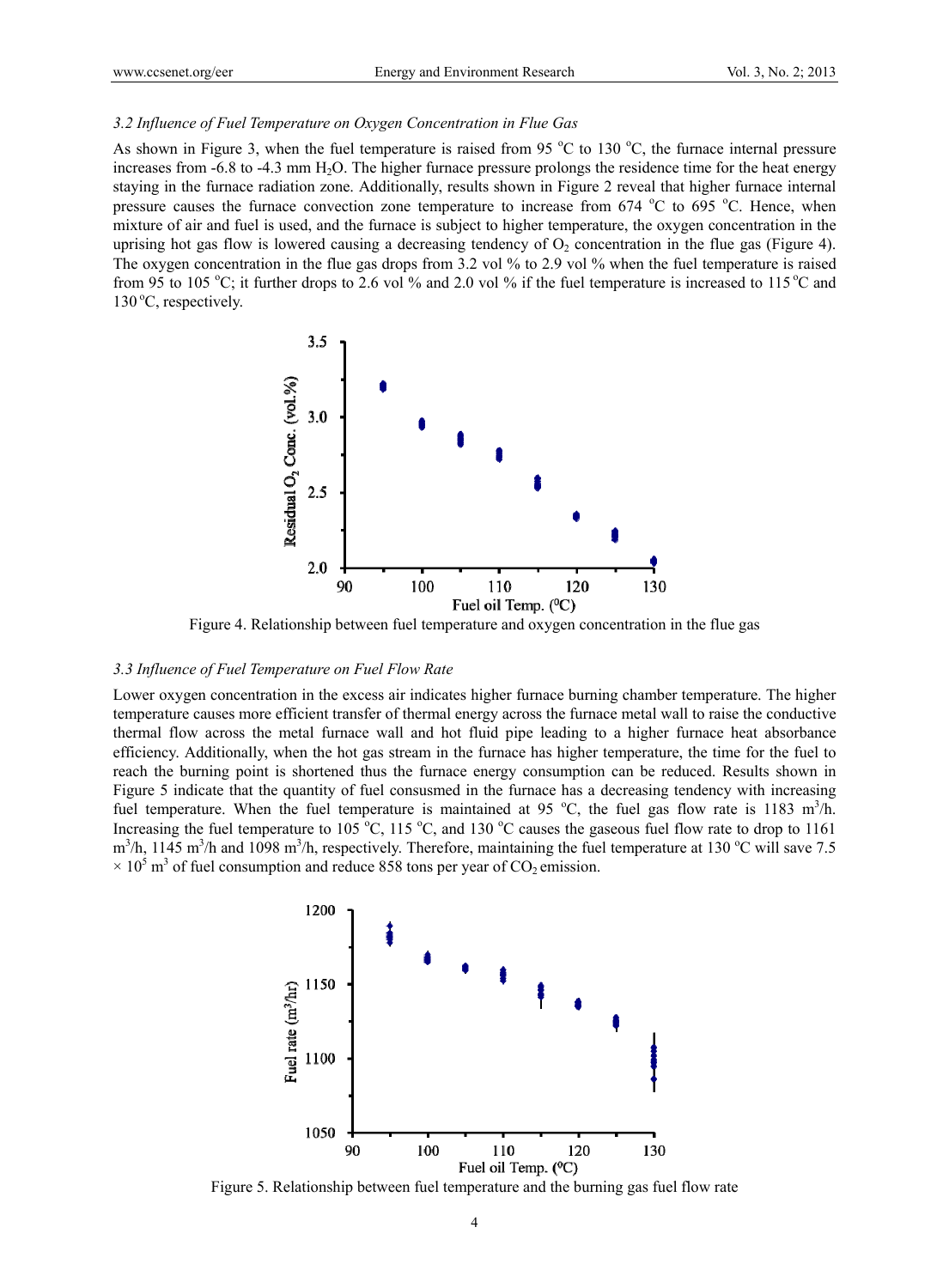## **4. Conclusion**

The heat generated in a furnace is transferred via radiation from the fuel burning chamber to the thermal fluid confined in the thermal flow pipe so that the heat is carried away to achieve the objective of hating. Higher fuel temperatures causes the fuel density to drop so that the fuel emitting speed leaving the burner increases leading to shorter time for the fuel to reach the burning point, higher temperature in the burning chamber and less thermal loss. In the study, when the fuel temperature is gradually raised from 95 °C to 130 °C, on-site results obtained with a currently operated full-scale furnace show that the raised fuel temperature causes the temperature of the furnace convection zone to increase from 674 °C to 695 °C, furnace pressure to rise from -6.8 mm  $H_2O$  to  $-4.3$  mm H<sub>2</sub>O, O<sub>2</sub> concentration in the flue gas to drop from 3.2 vol.% to 2.0 vol.%. Because higher temperature in the burning chamber causes lower oxygen concentration in the excess air, more heat is obviously absorbed and carried away by the thermal flow from the furnace. Additionally, when the hot gas flow in the furnace is under higher temperature, the time for the fuel to reach the burning point becomes shorter so that less fuel is consumed. If the fuel temperature is increased from 95 °C to 130 °C, the fuel consumption is reduced by 85 m<sup>3</sup>/h with 7.5  $\times$ 10<sup>5</sup> m<sup>3</sup>/yr of fuel saved and 858 tons per year of CO<sub>2</sub> reduced.

#### **References**

- Choudhuria, A. R., & Gollahalli, S. R. (2003). Characteristics of hydrogen–hydrocarbon composite fuel turbulent jet flames. *International Journal of Hydrogen Energy, 28*, 445-454. http://dx.doi.org/10.1016/S0360-3199(02)00063-0
- Flamme, M. (2001). Low NOx combustion technologies for high temperature application. *Energy conversion and management, 42*, 1919-1935. http://dx.doi.org/10.1016/S0196-8904(01)00051-6
- Hainsworth, D., Pourkashanian, M., Richardson, P., Rupp, J. L., & Williams, A. (1995). The Influence of Carbon Dioxide on Smoke Formation and Stability in Methane-Oxgyen-Carbon Dioxide Flames. *Fuel, 75*, 393-396. http://dx.doi.org/10.1016/0016-2361(95)00265-0
- Jou, C. J. G., Lee, C. L., Tsai, C. H., & Wang, H. P. (2008). Reduction of energy cost and CO<sub>2</sub> emission for the boilers in a full-scale refinery plant by adding waste hydrogen-rich fuel gas. *Energy and Fuels, 22*, 564-569. http://dx.doi:10.1021/ef070180z
- Jou, C. J. G., Lee, C. L., Tsai, C. H., Wang, H. P., & Lin, M. L. (2008). Enhancing the performance of a high-pressure cogeneration boiler with waste hydrogen-rich fuel. *International Journal of Hydrogen Energy, 33*, 5806-5810. http://dx.doi.org/10.1016/j.ijhydene.2008.05.114
- Jou, C. J. G., Wu, C. R., & Lee, C. L. (2010). Reduction of Energy Cost and CO<sub>2</sub> Emission for the Furnace Using Energy Recovered from Waste Tail-Gas. *Energy, 35*, 1232-1236. http://dx.doi.org/10.1016/j.energy.2009.11.002
- Kimemia, D. K., & Annegarn, H. J. (2012). Productive Uses of Basic Energy and Fuel Transitions in Urban South Africa. *Energy and Environment Research, 2*, 103-112. http://dx.doi.org/10.5539/eer.v2n2p103
- Ko, Y. C., Hou, S. S., & Lin, T. H. (2003). Incineration of oil gas at various compositions and supply rates. *Proceedings of 14th International Symposium on Transport Phenomena*, pp. 445-449.
- Lee, C. L., & Jou, C. J. G. (2011). Saving Fuel Consumption and Reducing Pollution Emissions for Industrial Furnace. *Fuel Processing Technology, 92*, 2335-2340. http://trove.nla.gov.au/version/172679177
- Lee, C. L., & Jou, C. J. G. (2012). Improving Furnace and Boiler Cost-Effectiveness and  $CO<sub>2</sub>$  Emission by Adjusting Excess Air. *Environ Progress, 31*, 157-163. http:// dx.doi.org/10.1002/ep.10543
- Lee, C. L., Jou, C. J. G., Tsai, C. H., & Wang, H. P. (2007). Improvement of a medium-pressure-boiler performance through adjustments on the hydrogen-rich fuel for refinery plant. *Fuel, 86*, 625-631. http://dx.doi:10.1016/j.fuel.2006.09.001
- Lunghi, P., & Burzacca, R. (2004). Energy recovery from industrial waste of a confectionery plant by means of BIGFC plant. *Energy, 29*, 2601-2617. http://dx.doi.org/10.1016/j.energy.2004.05.016
- Pitt, D., Randolph, J., Jean, D. S., & Chang, M. (2012). Estimating Potential Community-wide Energy and Greenhouse Gas Emissions Savings from Residential Energy Retrofits. *Energy and Environment Research, 2*, 44-61. http://dx.doi.org/10.5539/eer.v2n1p44
- Yang, G., Wang, H., Zhou, J., & Liu, X. (2012). Analyzing and Predicting the Economic Growth, Energy Consumption and CO2 Emissions in Shanghai. *Energy and Environment Research, 2*, 83-91. http://dx.doi.org/10.5539/eer.v2n2p83